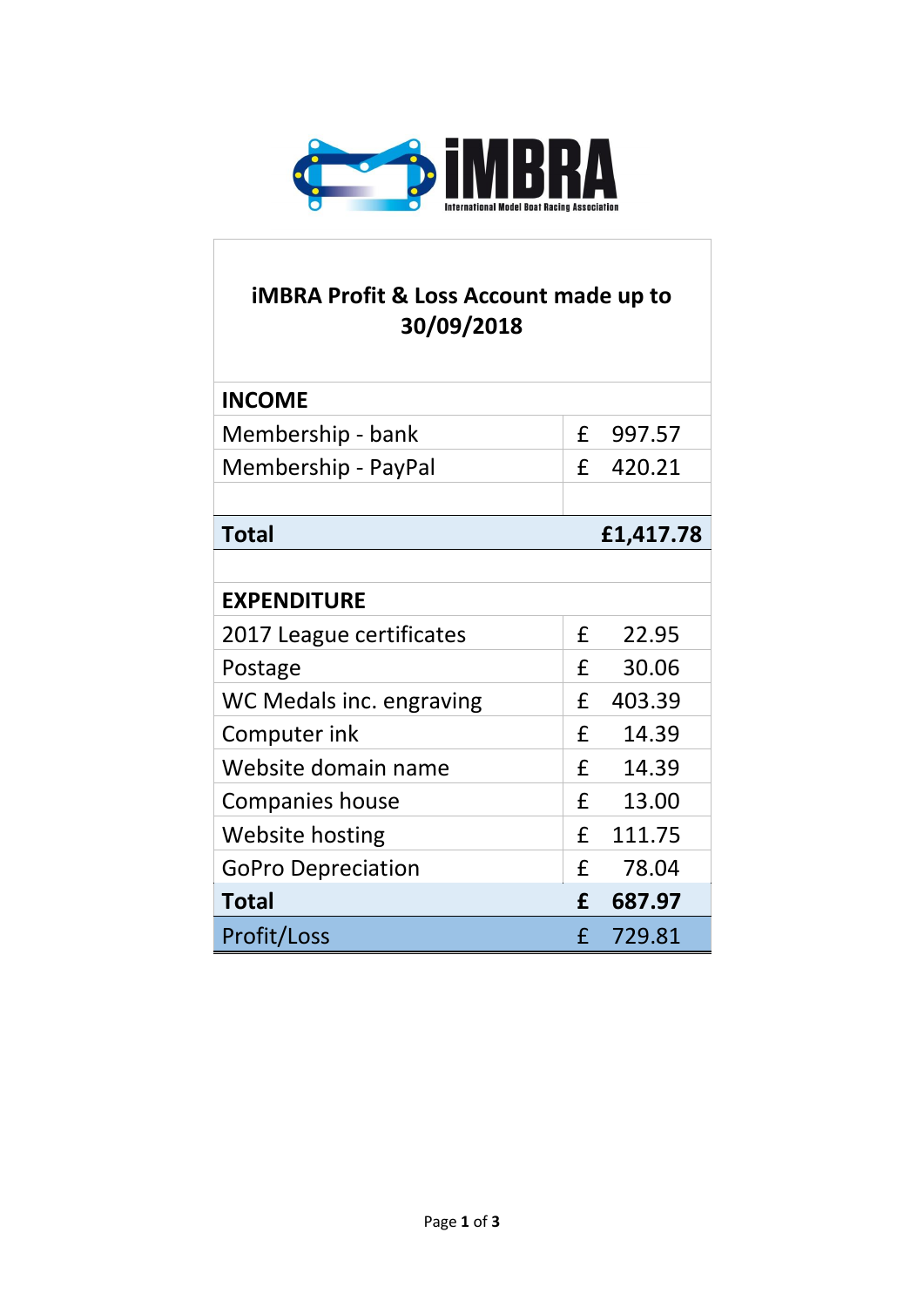

# **iMBRA Balance Sheet (£)**

|                                                | $YF -$ | $YF -$ | $YE -$   | $YE -$   |
|------------------------------------------------|--------|--------|----------|----------|
|                                                | 2015   | 2016   | 2017     | 2018     |
| <b>Current Assets</b>                          |        |        |          |          |
| Cash                                           | 418.11 | 331.03 | 827.38   | 1635.23  |
| Other                                          | 0.00   | 0.00   | 0.00     | 0.00     |
|                                                |        | 331.03 | 827.38   | 1635.23  |
| Total                                          | 418.11 |        |          |          |
| <b>Fixed Assets</b>                            |        |        |          |          |
| Equipment                                      | 0.00   | 312.18 | 312.18   | 234.14   |
| Less accumulated depreciation (Negative Value) | 0.00   | 0.00   | $-78.04$ | $-78.04$ |
| Total                                          | 0.00   | 312.18 | 234.14   | 156.10   |
|                                                |        |        |          |          |
| <b>Total Assets</b>                            | 418.11 | 643.21 | 1061.52  | 1791.33  |

### **Current Liabilities**

| Accounts payable | 0.00 | 0.00 | 0.00 | 0.00 |
|------------------|------|------|------|------|
| Tax Liability    | 0.00 | 0.00 | 0.00 | 0.00 |
| Other            | 0.00 | 0.00 | 0.00 | 0.00 |
| Total            | 0.00 | 0.00 | 0.00 | 0.00 |

### **Long-term Liabilities**

| Long term loans | 0.00 | 0.00 | 0.00 | 0.00 |
|-----------------|------|------|------|------|
| Total           | 0.00 | 0.00 | 0.00 | 0.00 |

| <b>Total Liabilities</b> | 0.00   | 0.00 | 0.00                          | O OO |
|--------------------------|--------|------|-------------------------------|------|
|                          |        |      |                               |      |
| <b>NET ASSETS</b>        | 418.11 |      | 643.21 1061.52 1791.33        |      |
|                          |        |      |                               |      |
| <b>EQUITY</b>            |        |      | 418.11 643.21 1061.52 1791.33 |      |